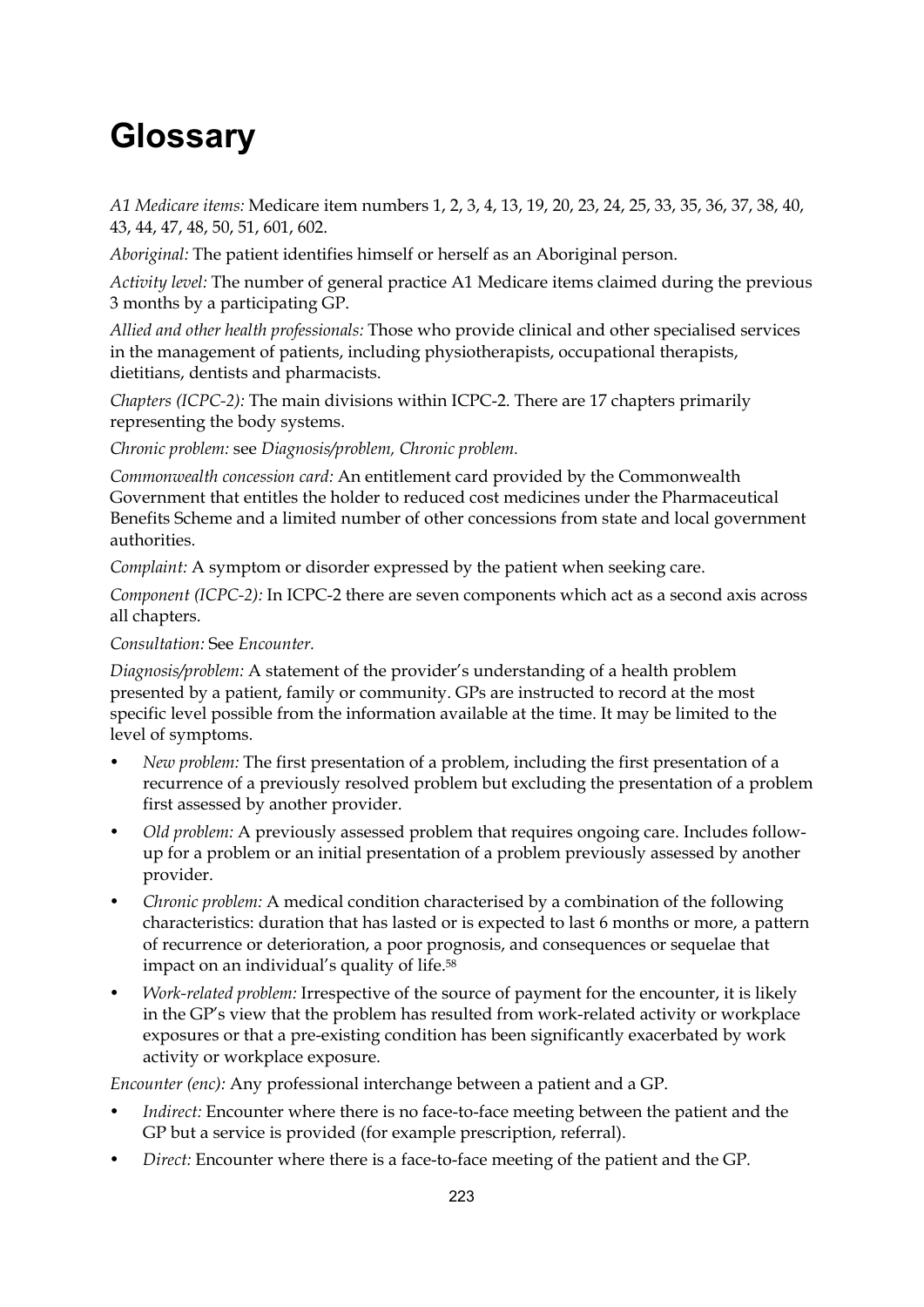Direct encounters can be further divided into:

- *Medicare-claimable*
	- *Surgery consultations:* Encounters identified by any one of MBS item numbers 3, 23, 36, 44, 52, 53, 54, 57, 5000, 5020, 5040, 5060, 5200, 5203, 5207, 5208.
	- *Home visits:* Encounters identified by any one of MBS item numbers 4, 24, 37, 47, 58, 59, 60, 65, 5003, 5023, 5043, 5063, 5220, 5223, 5227, 5228.
	- *Hospital encounters:* Encounters identified by any one of MBS item numbers 19, 33, 40, 50, 87, 89, 90, 91.
	- *Residential aged care facility:* Encounters identified by any one of MBS item numbers 20, 35, 43, 51, 92, 93, 95, 96, 5010, 5028, 5049, 5067, 5260, 5263, 5265, 5267.
	- *Health assessments:* Encounters identified by any one of MBS item numbers 700, 702, 704, 706, 708, 710, 712.
	- *Chronic disease management items:* Encounters identified by any one of MBS item numbers 720, 721, 722, 723, 724, 725, 726, 727, 728, 729, 730, 731.
	- *Case conferences:* 734, 736, 738, 740, 742, 744, 746, 749, 757, 759, 762, 765, 768, 771, 773, 775, 778, 779.
	- *Incentive payments:* 2497, 2501, 2503, 2504, 2506, 2507, 2509, 2517, 2518, 2521, 2522, 2525, 2526, 2546, 2547, 2552, 2553, 2558, 2559, 2574, 2575, 2577, 2578, 2598, 2600, 2603, 2606, 2610, 2613, 2616, 2620, 2622, 2624, 2631, 2633, 2635, 2664, 2666, 2668, 2673, 2675, 2677, 2704, 2705, 2707, 2708.
	- *Other MBS encounters:* Encounters identified by an MBS item number that does not identify place of encounter (see *A1 Medicare items*).
- *Workers compensation:* Encounters paid by workers compensation insurance.
- *Other paid:* Encounters paid from another source (for example state).

*General practitioner (GP):* A medical practitioner who provides primary comprehensive and continuing care to patients and their families within the community (Royal Australian College of General Practitioners).

*Medication:* Medication that is prescribed, provided by the GP at the encounter or advised for over-the-counter purchase.

*Medication rates:* The rate of use of all medications including medications that were prescribed, supplied by the GP and advised for over-the-counter purchase.

*Medication status:* 

- *New:* The medication prescribed/provided at the encounter/advised is being used for the management of the problem for the first time.
- *Continuation:* The medication prescribed/provided at the encounter/advised is a continuation or repeat of previous therapy for this problem.
- *Old:* See *Continuation.*

*Morbidity:* Any departure, subjective or objective, from a state of physiological wellbeing. In this sense, sickness, illness and morbid conditions are synonymous.

*Patient status:* The status of the patient to the practice.

- *New patient*: The patient has not been seen before in the practice.
- *Old patient:* The patient has attended the practice before.